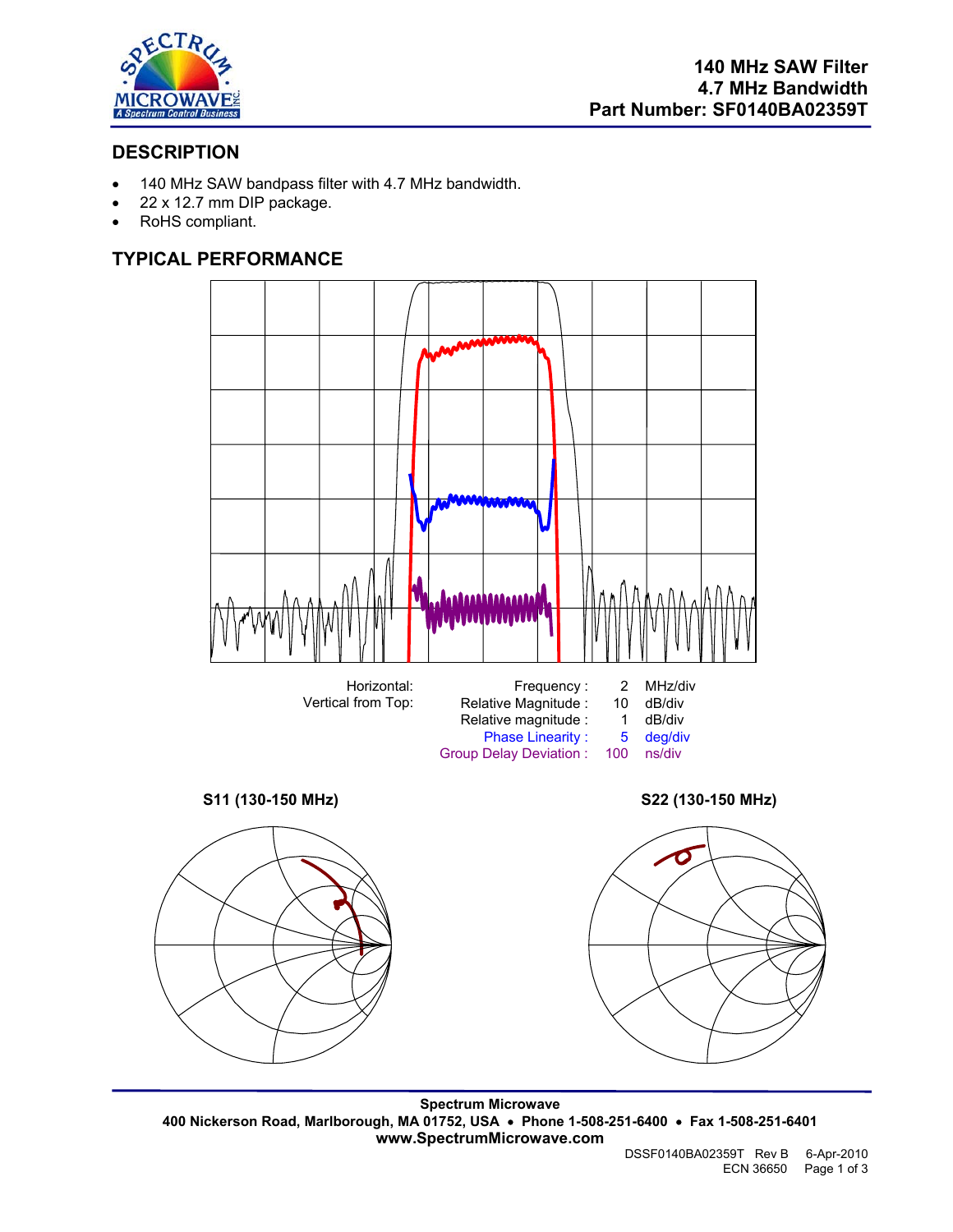

### **SPECIFICATION**

| <b>Parameter</b>                                | <b>Min</b> | <b>Typ</b> | <b>Max</b> | <b>Units</b> |
|-------------------------------------------------|------------|------------|------------|--------------|
| Center Frequency ( $F_c$ 3 dB points)           | 139.90     | 140.00     | 140.10     | <b>MHz</b>   |
| Insertion Loss (at Fc)                          |            | 22.5       | 25         | dB           |
| 1 dB Bandwidth <sup>2</sup>                     | 4.70       | 4.96       |            | MHz          |
| 3 dB Bandwidth <sup>2</sup>                     | 5.00       | 5.28       |            | MHz          |
| 40 dB Bandwidth <sup>2</sup>                    |            | 6.67       | 7.00       | <b>MHz</b>   |
| Absolute delay                                  |            | 2.30       | 2.60       | <b>us</b>    |
| Group Delay Deviation (in 1 dB BW) <sup>3</sup> |            | 110        | 180        | ns p-p       |
| Phase Linearity (in 1 dB BW)                    |            | 5          |            | deg p-p      |
| Passband Ripple (in 1 dB BW)                    |            | 0.7        |            | ns/div       |
| <b>Ultimate Rejection</b>                       | 50         | 53         |            | dB           |
| Source/Load Impedance                           | 50         |            |            | ohms         |
| Ambient Temperature (Tref)                      |            | 25         |            | $^{\circ}$ C |

Notes: 1. All specifications apply at 23°C.

- 2. Parameter is measured relative to the insertion loss at 140 MHz.
- 3. This parameter is to be measured after application of a smoothing aperture of 250 KHz.
- 4. Typical change of filter response with temperature is: ∆f = (T-Tref)\*Tc\*Fc in ppm.

#### **MAXIMUM RATINGS**

| Parameter                                 |     |     | иах                      | units  |
|-------------------------------------------|-----|-----|--------------------------|--------|
| Storage Temperature Range                 | -40 | 25  | 85                       | $\sim$ |
| Temperature Coefficient of Frequency (Tc) | -   | -23 | $\overline{\phantom{0}}$ | ppm/°C |
| Input Power Level                         | -   |     | 13                       | dBm    |

## **MATCHING CIRCUIT**



#### Notes:

- 1. Recommend use of 2% tolerance matching components. Inductor Q=45.
- 2. Component values are for reference only and may change depending on board layout.

**Spectrum Microwave 400 Nickerson Road, Marlborough, MA 01752, USA** • **Phone 1-508-251-6400** • **Fax 1-508-251-6401 www.SpectrumMicrowave.com**